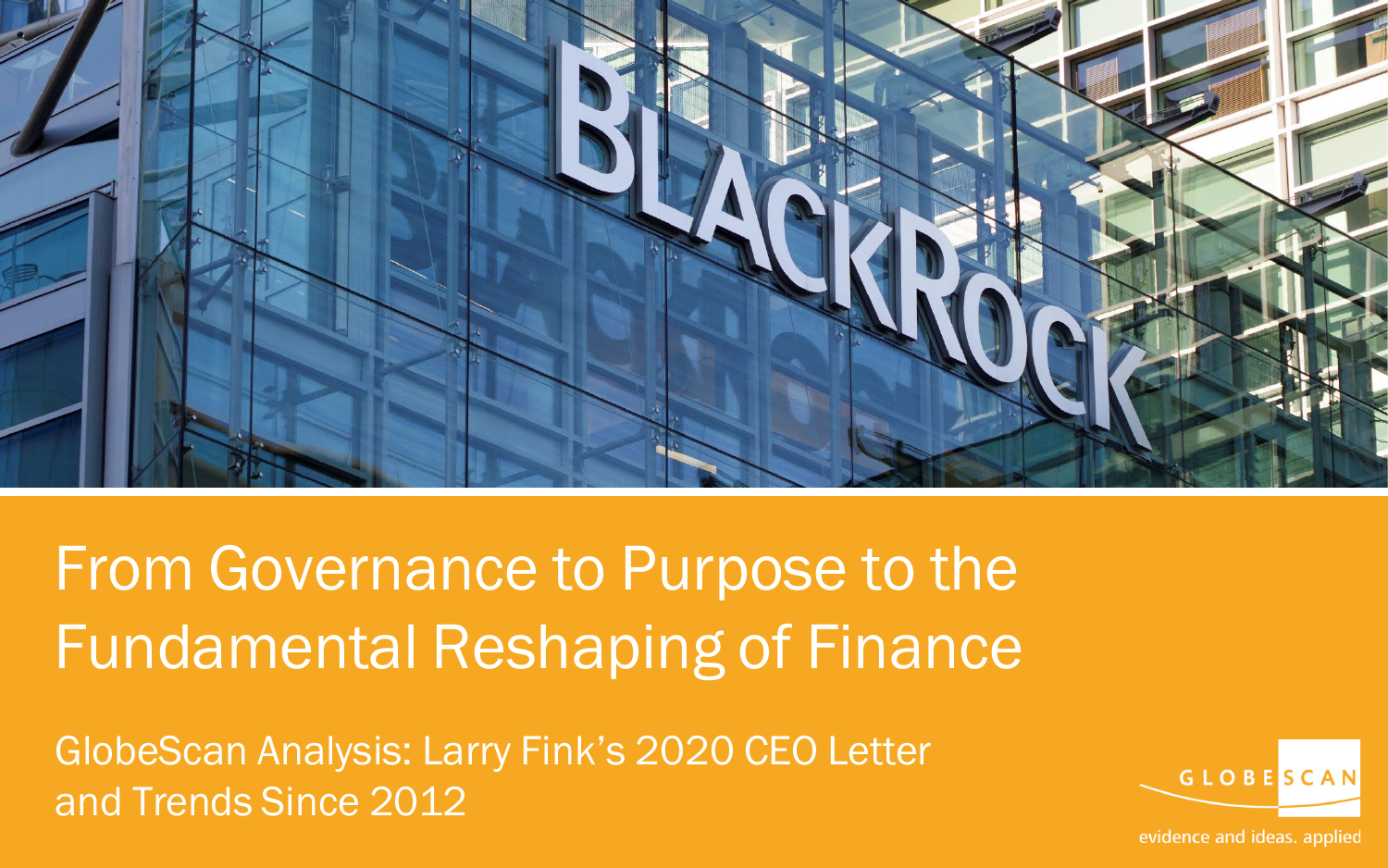## BlackRock Letters to CEOs: Barometers of Business and Society

Since 2012, Larry Fink, Chairman and CEO of BlackRock – the world's largest fund manager, overseeing \$7 trillion worth of investments – has sent out an annual letter to CEOs of the companies that BlackRock invests in on behalf of its clients.

As we start a new decade, Fink's 2020 letter stands out for several reasons:

- A strong tone from the outset, with the title *A Fundamental Reshaping of Finance,* and a focus on action, both from companies and from BlackRock itself
- The principle message of the letter is clear: the risks that climate change poses to the world of finance can no longer be ignored – a stronger and more specific theme than in previous years
- And, thus far, the letter appears to be smashing the records of its previous counterparts in terms of reach and reaction (see pages 7 and 11)

BlackRock's annual CEO letters have become a rallying cry for responsible long-term business strategy. The events of 2019 – not least the actions of Extinction Rebellion and the climate youth movement – coupled with criticism of Fink's 2019 letter for not being backed up by BlackRock's own behavior meant that a climate change focus this year was inevitable. And the letter follows a year of unprecedented attention by the financial sector to climate risk. Just in recent weeks we've seen BlackRock sign up to Climate 100 and Bank of England Governor Mark Carney being appointed UN Special Envoy for Climate Action and Finance. To address the criticism on action, BlackRock this year couples the CEO letter with one to clients, entitled *"Sustainability as BlackRock's New Standard for Investing".*

In the analysis presented here, GlobeScan traces the emergence and evolution of central themes in the letters from 2012 to 2020. This helps us better understand the shifting expectations for business and the extent to which purpose, stakeholder engagement, sustainability and particularly climate change are becoming more mainstream aspects of management.

Our analysis tracks the changing outlook, from the fiduciary imperative of good governance, to a societal obligation for purposeful leadership to this year's demand for action on climate change, in the context of significantly restructured capital flows.

**GLOBES**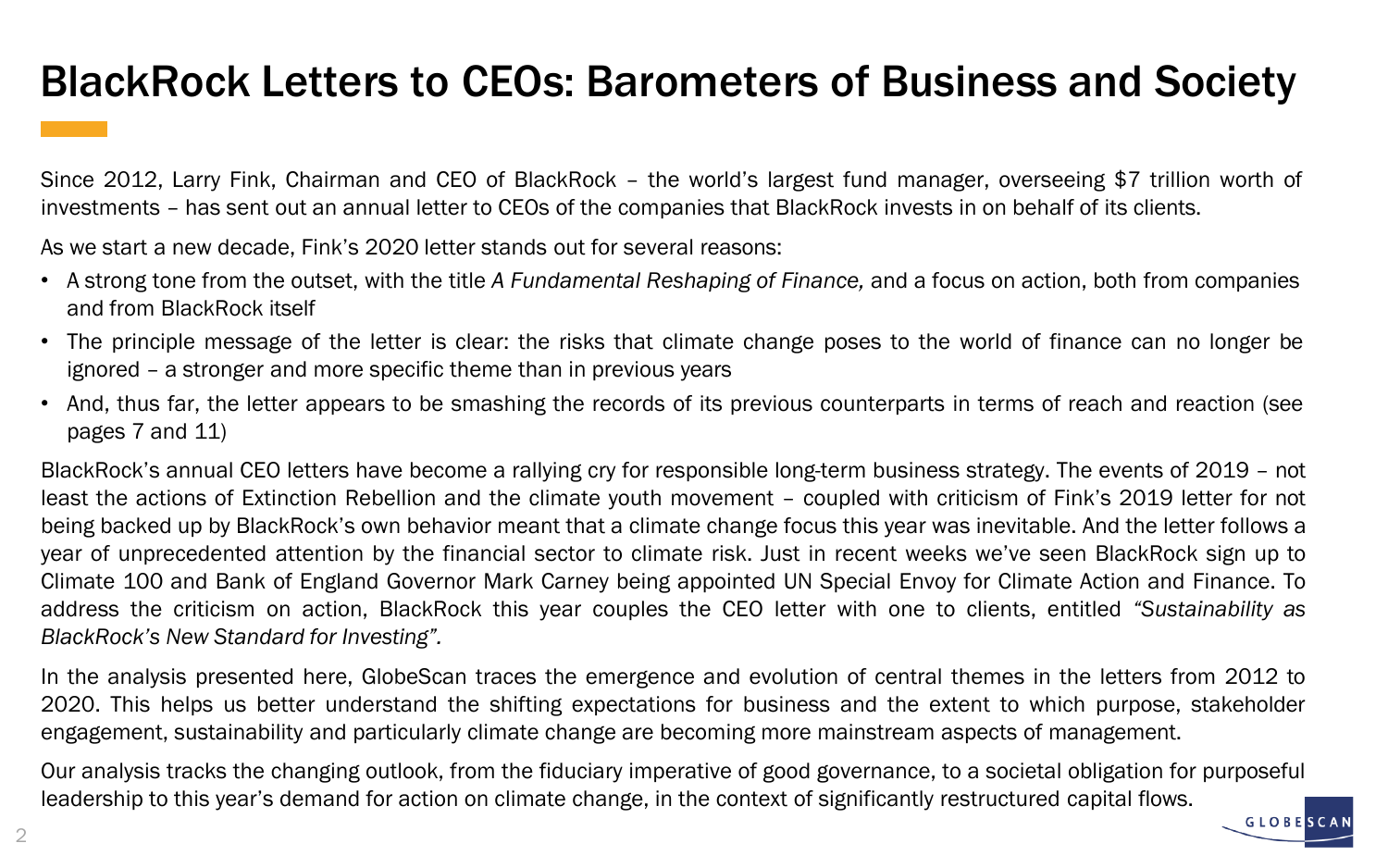*Climate change has become a defining factor in companies' long-term prospects. Last September, when millions of people took to the streets to demand action on climate change, many of them emphasized the significant and lasting impact that it will have on economic growth and prosperity – a risk that markets to date have been slower to reflect. But awareness is rapidly changing, and I believe we are on the edge of a fundamental reshaping of finance.*

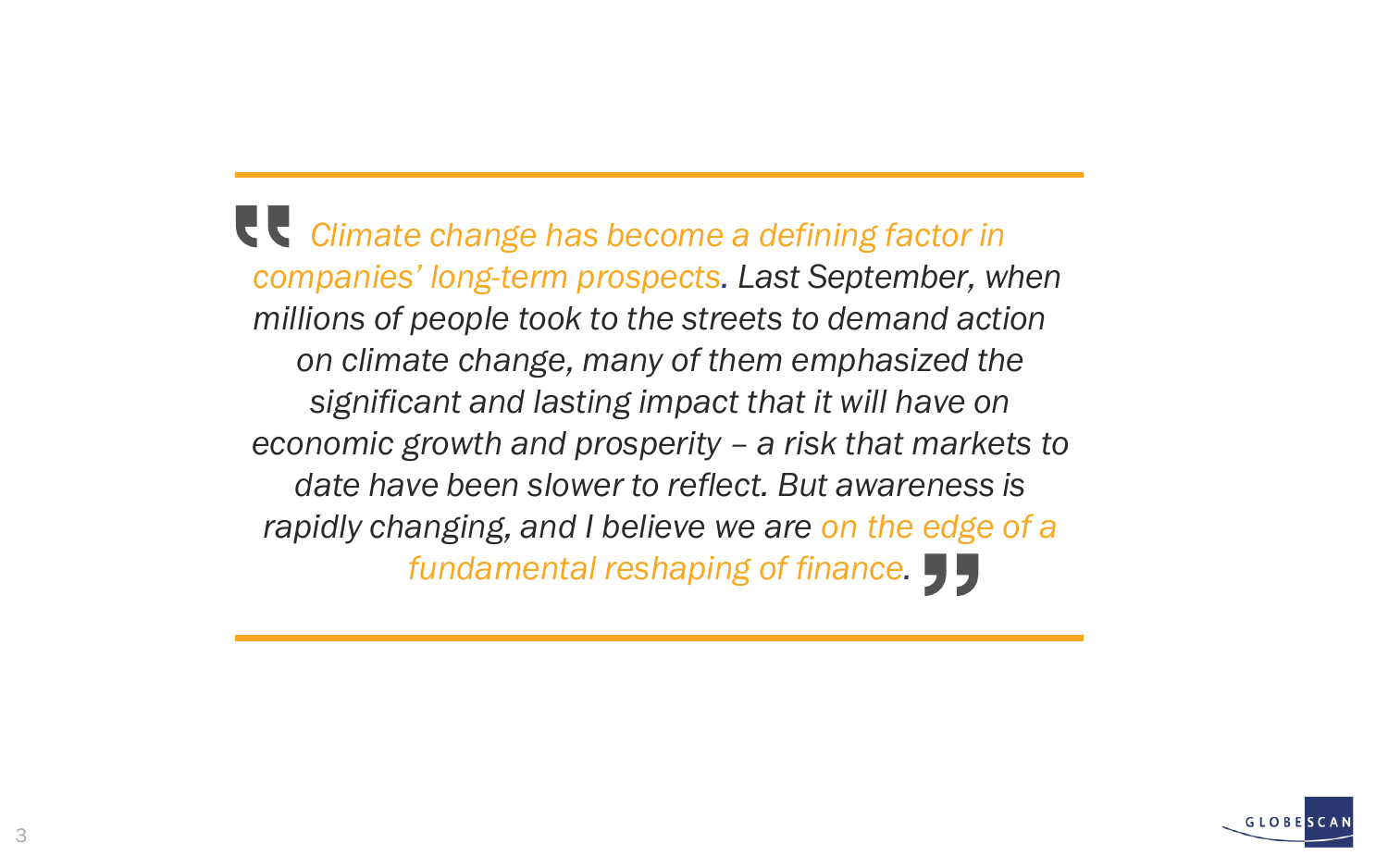## Summary of the 2020 Letter to CEOs  $(1/2)$

Larry Fink's 2020 Letter to CEOs has a very clear focus this year: climate change. Fink is specific about the risks that the climate crisis presents to capital flows, with specific examples of how this may alter the global financial landscape.

*Will cities, for example, be able to afford their infrastructure needs as climate risk reshapes the market for municipal bonds? What will happen to the 30-year mortgage – a key building block of finance – if lenders can't estimate the impact of climate risk over such a long timeline, and if there is no viable market for flood or fire insurance in impacted areas? What happens to inflation, and in turn interest rates, if the cost of food climbs from drought and flooding? How can we model economic growth if emerging markets see their productivity decline due to extreme heat and other climate impacts?*

The language of the letter is strong and reflects the systemic threat of the climate crisis in its title "A Fundamental Reshaping of Finance". Furthermore, Fink makes very clear that climate risk is not just a vague future threat but is something that will very soon start to affect asset values and capital flows.

*These questions are driving a profound reassessment of risk and asset values. And because capital markets pull future risk forward, we will see changes in capital allocation more quickly than we see changes to the climate itself*



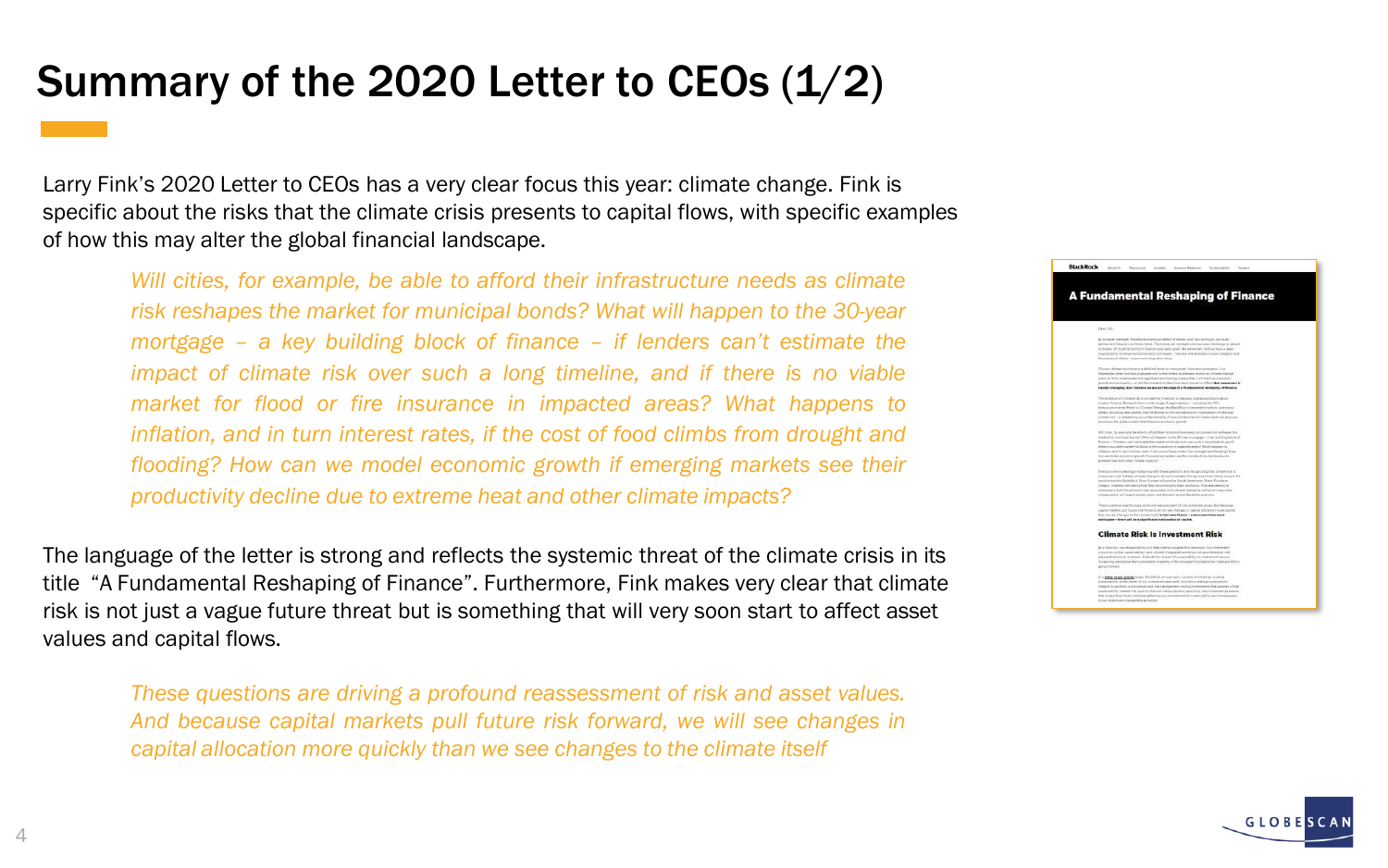# Summary of the 2020 Letter to CEOs (2/2)

This year's CEO letter, and the accompanying Letter to Clients, are much more actionoriented than previous versions, indicating BlackRock is trying to demonstrate that it's putting its money where its mouth. Pledges cover both where the firm chooses to invest its clients' money (for example, divestment from thermal coal) and warnings about more proactive and challenging future engagement, including votes at AGMs and holding board members accountable. By highlighting these new commitments, Fink is responding directly to the criticism BlackRock received last year.

*…With the impact of sustainability on investment returns increasing, we believe that sustainable investing is the strongest foundation for client portfolios going forward.*

As well as the focus on climate change, the letter revisits previous themes of long-termism, the need for a strong send of purpose and stakeholder-centric business. Fink builds on these with more specificity regarding particular climate risks, how he expects businesses to respond to climate change – disclosure plays a significant role here – and what action BlackRock is committing to.

*…A strong sense of purpose and a commitment to stakeholders helps a company connect more deeply to its customers and adjust to the changing demands of society. Ultimately, purpose is the engine of long-term profitability.*



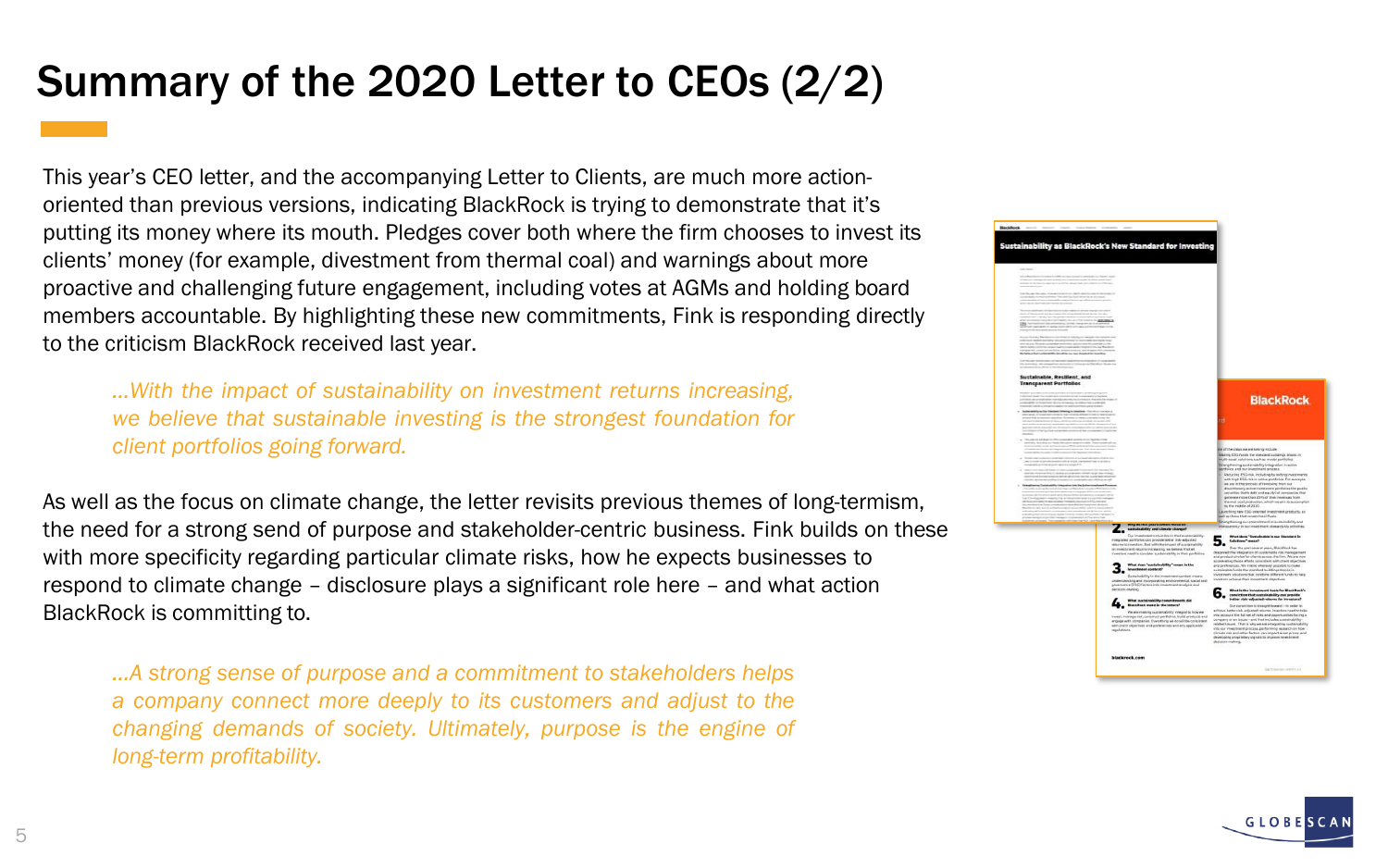*We believe that all investors, along with regulators, insurers, and the public, need a clearer picture of how companies are managing sustainability-related questions. This data should extend beyond climate to questions around how each company serves its full set of stakeholders, such as the diversity of its workforce, the sustainability of its supply chain, or how well it protects its customers' data. Each company's prospects for growth are inextricable from its ability to operate sustainably and serve its full set of stakeholders.*

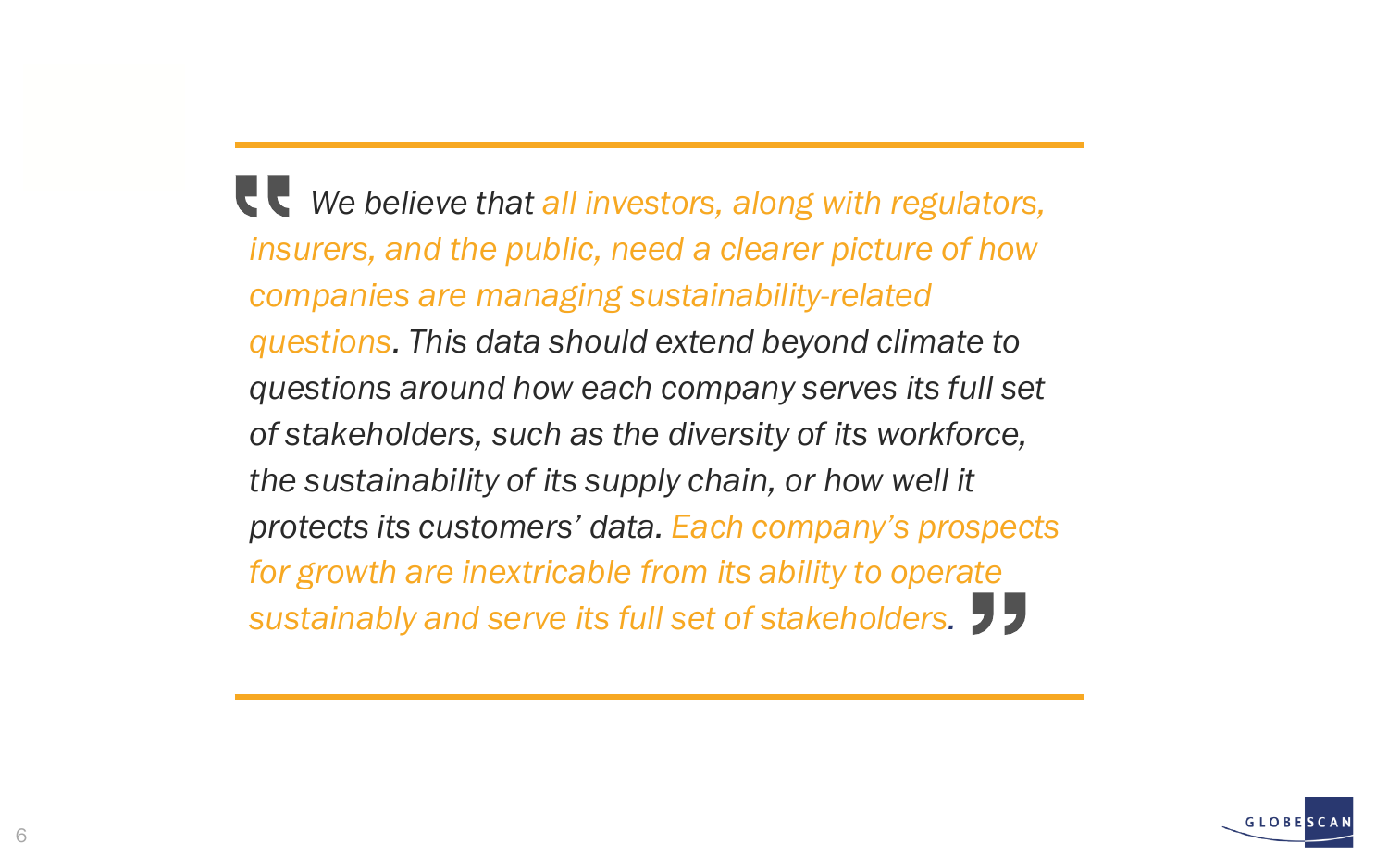## Evolution of Content

The positioning, content and language of Larry Fink's annual letters to CEOs has evolved significantly between 2012 and 2020 with four themes emerging over time:

#### GOOD GOVERNANCE ALL OUTWARD FOCUS LENDERS LEADERSHIP LO CLIMATE ACTION 2012-2015 2016-2017 2018-2019 2020

The first letter sent out in early 2012 was cautious in its approach and did not attempt to instruct or influence companies on how to act. Instead the request was for more engagement with investors on governance mechanisms. The letter stated the importance of good governance in achieving "superior long-term business performance." This request for long-term value and a strategy to deliver for the future was strongly emphasised in subsequent letters in 2014 and 2015.

In 2016, Fink's letter first mentioned the need for companies to look outside their own four walls and to take environmental and social factors into consideration in their decision making. This built on the request for companies to consider long-term business impacts. The need to look outward was amplified in 2017, in the context of a rise in negative populism, resulting in the UK Brexit vote and Donald Trump's election victory.

Larry Fink's 2018 letter is titled *A Sense of Purpose*. While reiterating the need for longtermism and restating previous demands, the letter goes further by explicitly highlighting the need for business to meet the interests of external stakeholders and to have a broader purpose in society. The call to action for companies to lead on resolving social and environmental issues is furthered in the 2019 letter. It makes the case that putting purpose at the heart of business drives profitability and long-term growth.

The 2020 letter is much more action-oriented than its previous counterparts. The request for a sense of business purpose, taking into account the needs of a range of stakeholders, is still present but Fink also requests much more specific action on climate change. The main action requested is improved disclosure and transparency through the use of frameworks such as the Sustainability accounting Standards Board (SASB) and the Task Force on Climate-related Financial Disclosures (TCFD).

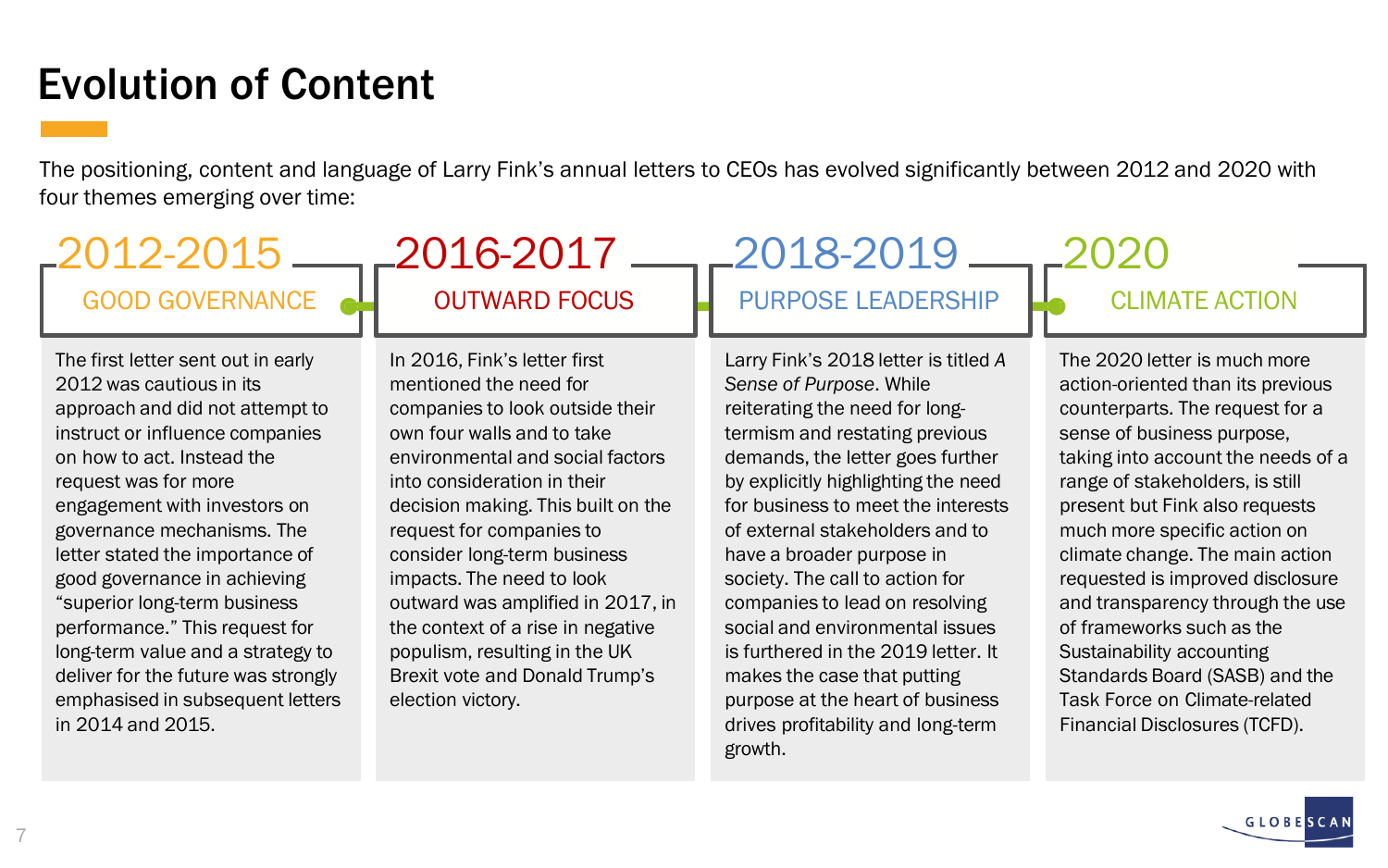## Text Analysis of Key Themes

Text analysis shows that climate change is the central theme for 2020 alongside a stakeholder-focussed approach





8

References to stakeholders (beyond just investors) are first included in 2016 and the focus increases in 2018 and 2019 with five and six mentions, respectively.



Strong corporate governance is still referred to, but is not such a focus of later letters in comparison to the first in 2012.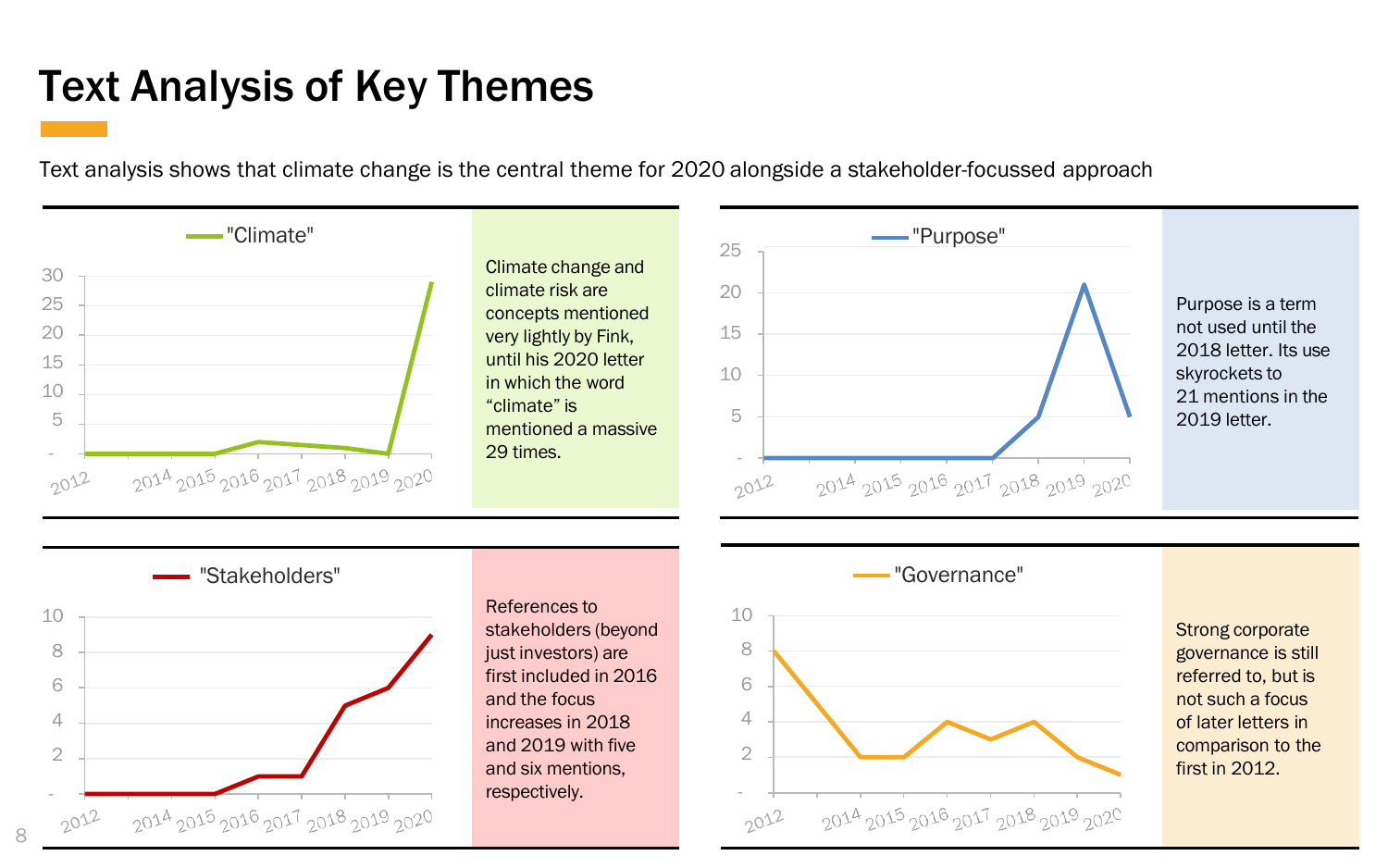## The Focus on Purpose has Shifted to Climate Risk



Purpose and long-termism are key themes of the last two years. These are built on further in 2020 as the focus shifts more to action on climate change

**GLOBESC**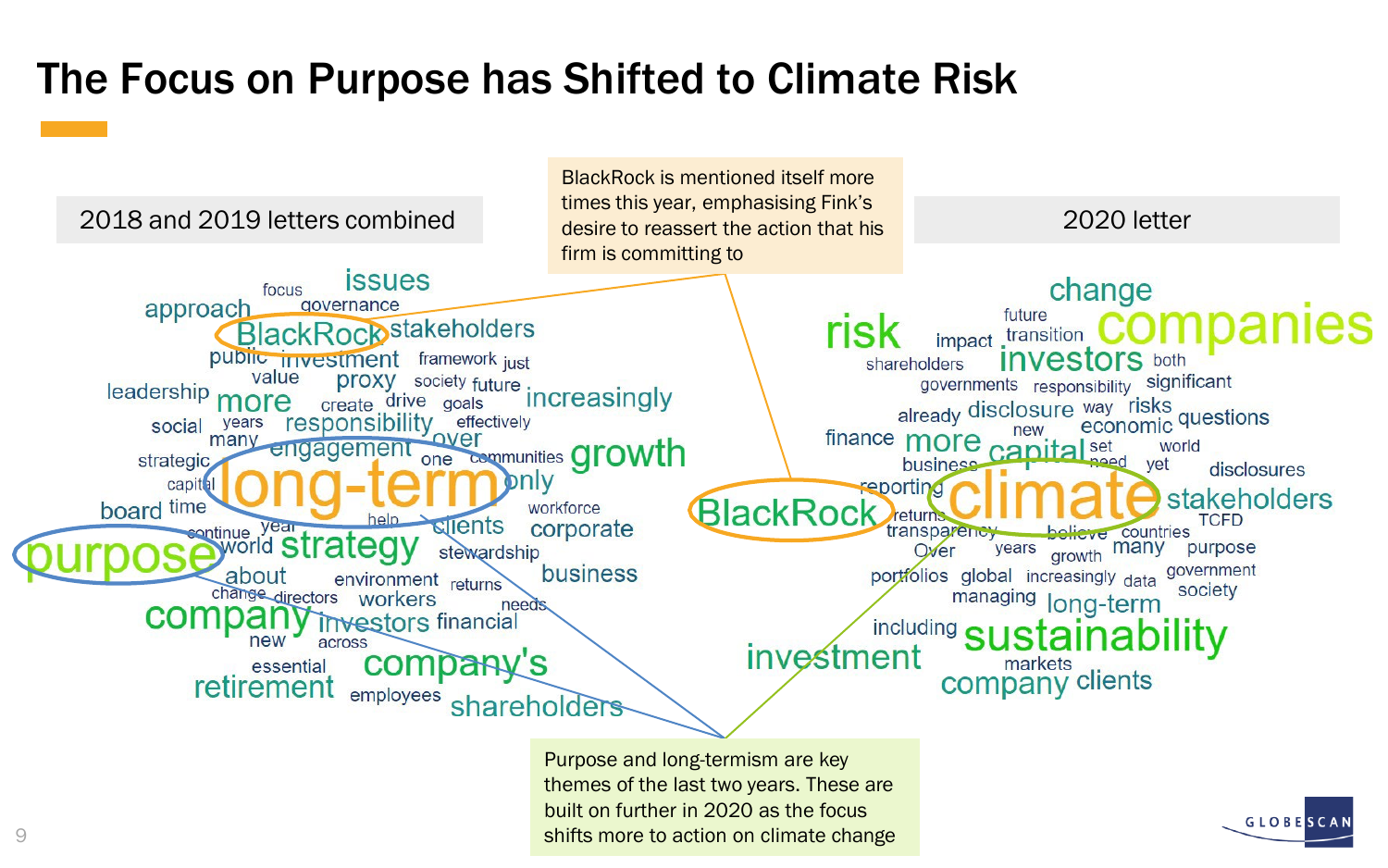# News Coverage of 2018/2019 and 2020 Letters

News Coverage of 2018/19 and 2020 Letters Captures the Changing Language from Encouragement to Action





Larry Fink is not God, but he is an **Apostle of Purpose** 

#### **FINANCIAL TIMES**

BlackRock's Fink urges CEOs to tackle social issues

#### THE WALL STREET JOURNAL.

BlackRock CEO to Companies: Pay Attention To 'Societal Impact'

The New York Times

**DEALBOOK** 

World's Biggest Investor Tells C.E.O.s **Purpose Is the 'Animating Force' for Profits** 



#### Climate change to drive 'massive' **BBC NEWS** investment shift

#### The Washington Post

BlackRock makes climate change central to its investment strategy

#### **FINANCIAL TIMES**

BlackRock shakes up business to focus on sustainable investing



**BlackRock vows tougher stance on climate REUTERS after activist heat** 

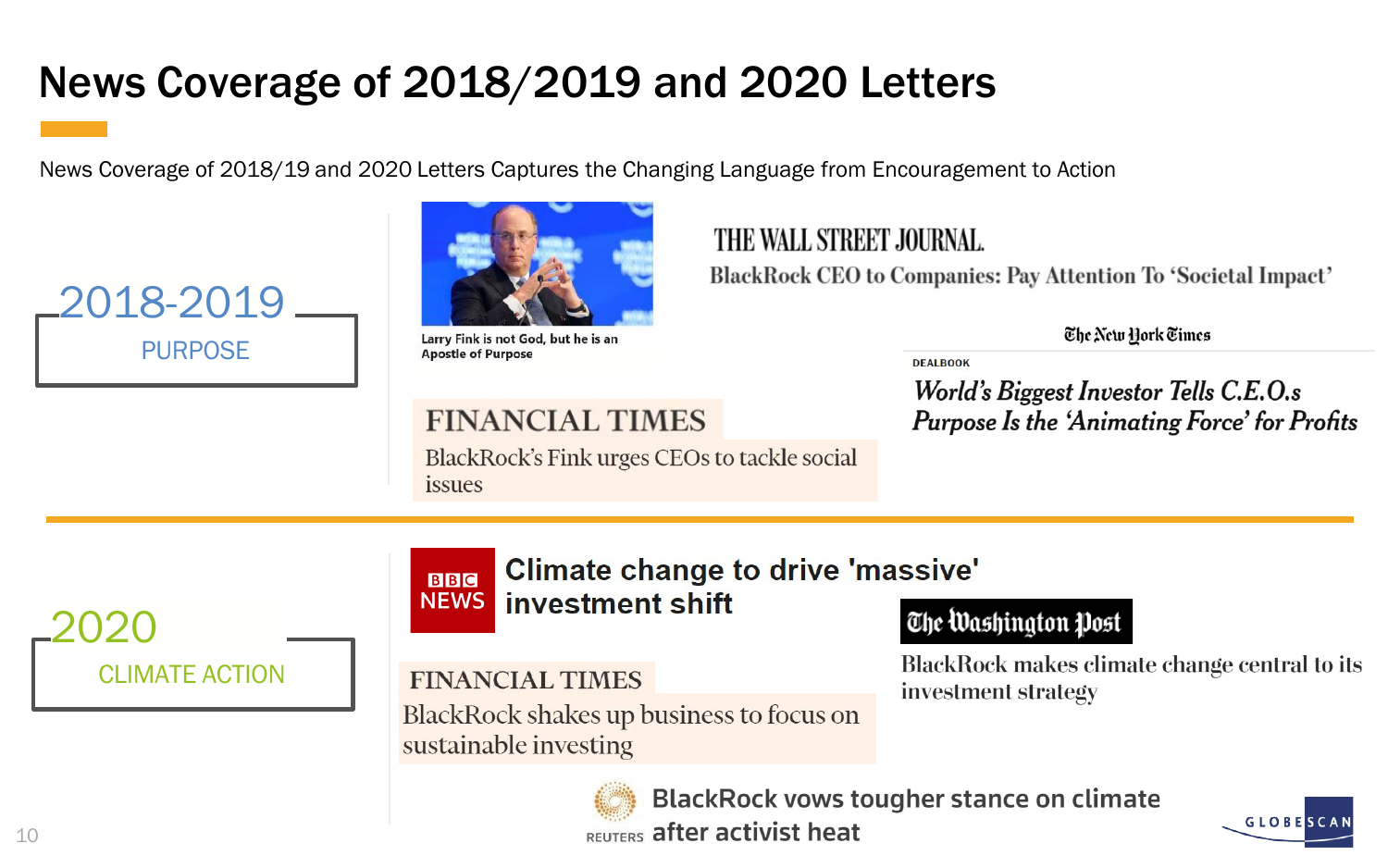# Relative Level of Interest in CEO Letters Over Time

Google Trends: relative interest over time in "Larry Fink letter" 2012-2020. The trend shows that the 2020 letter has been searched for via Google double the number of times of the letters in early 2018 and 2019.



Jan 2020: *A Fundamental* 

Source: Google Trends, search term "Larry Fink letter" dates January 1, 2012 – January 22, 2020

\*Data for January 2020 are incomplete and only include data from January 1, 2020 – January 22, 2020

Interest Over Time: Numbers represent search interest relative to the highest point on the chart for the given region and time. A value of 100 is the **GLOBESC** 11 peak popularity for the term. A value of 50 means that the term is half as popular. A score of 0 means there was not enough data for this term.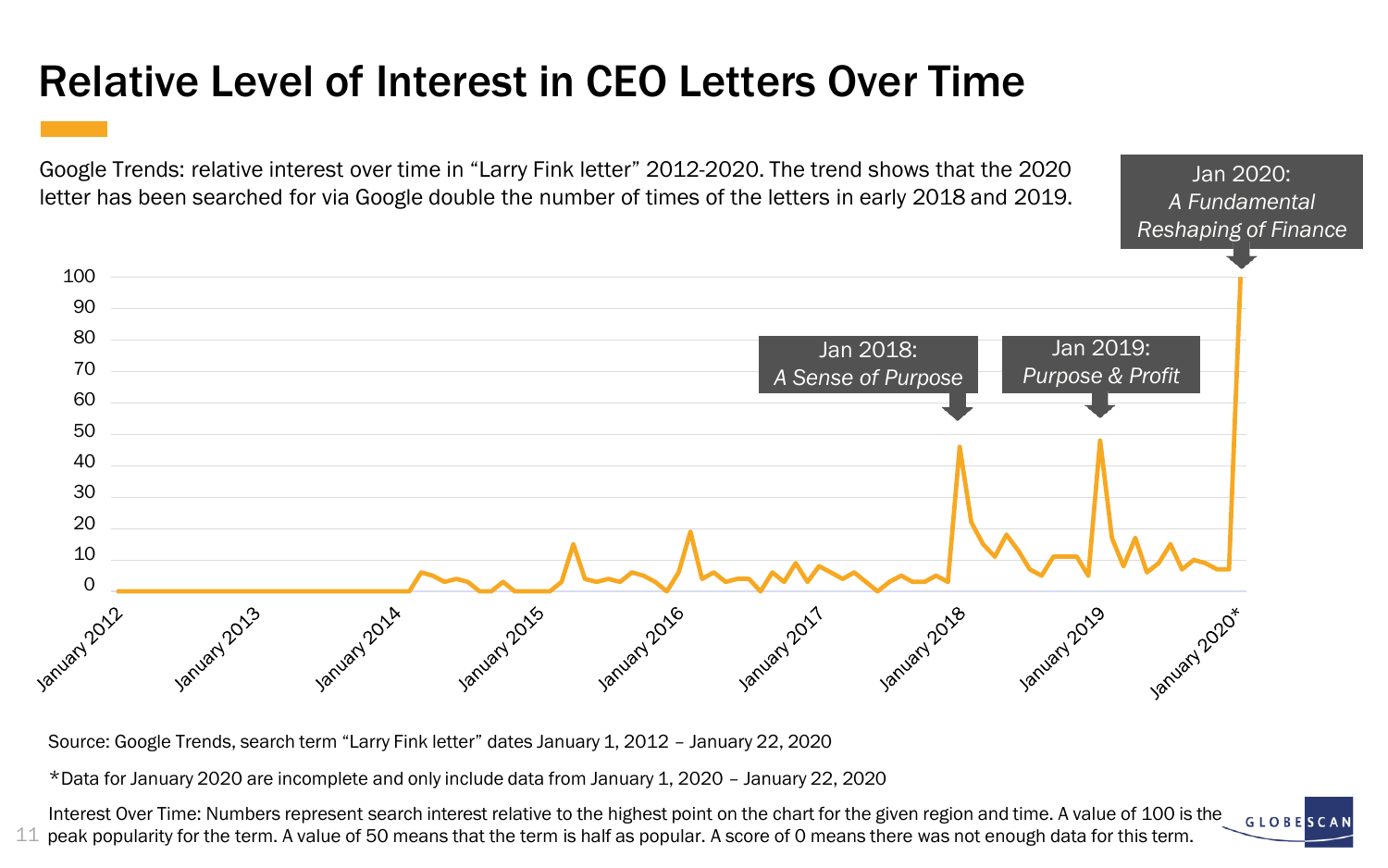*Over the 40 years of my career in finance, I have witnessed a number of financial crises and challenges – the inflation spikes of the 1970s and early 1980s, the Asian currency crisis in 1997, the dot-com bubble, and the global financial crisis. Even when these episodes lasted for many years, they were all, in the broad scheme of things, short-term in nature. Climate change is different. Even if only a fraction of the projected impacts is realized, this is a much more structural, longterm crisis. Companies, investors, and governments must prepare for a significant reallocation of capital.*

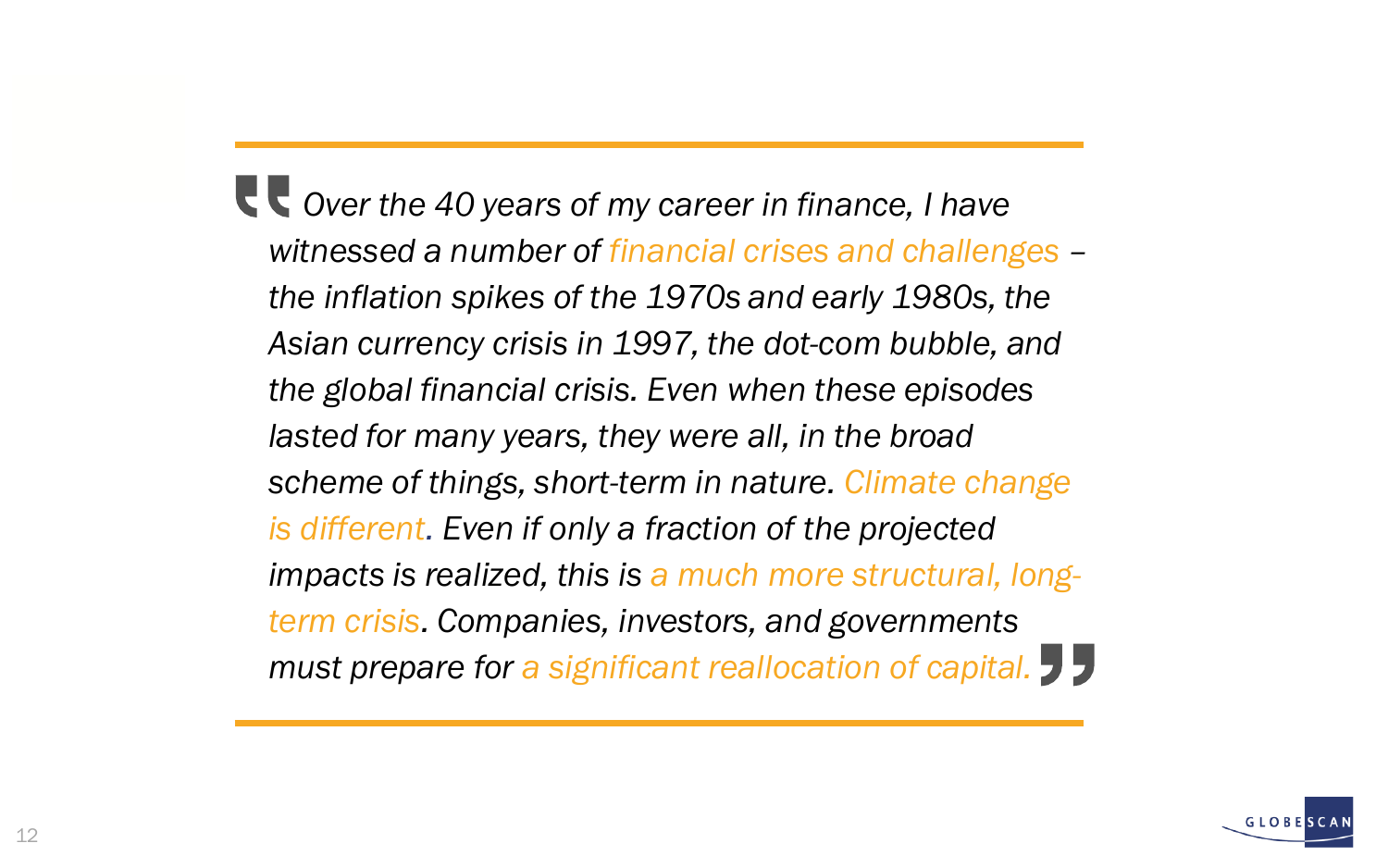## Appendix: Links to Fink's Letters

| Year | Links to Letters                                                                                |
|------|-------------------------------------------------------------------------------------------------|
| 2012 | https://www.blackrock.com/corporate/literature/whitepaper/corporate-governance-engagement.pdf   |
| 2014 | https://www.blackrock.com/corporate/literature/publication/letter-to-corporates-fink-032114.pdf |
| 2015 | https://www.blackrock.com/corporate/literature/publication/long-term-value-letter-041415.pdf    |
| 2016 | https://www.blackrock.com/corporate/literature/press-release/2016-larry-fink-ceo-letter.pdf     |
| 2017 | https://www.blackrock.com/corporate/literature/press-release/2017-ldf-ceo-letter.pdf            |
| 2018 | https://www.blackrock.com/corporate/investor-relations/2018-larry-fink-ceo-letter               |
| 2019 | https://www.blackrock.com/corporate/investor-relations/2019-larry-fink-ceo-letter               |
| 2020 | https://www.blackrock.com/corporate/investor-relations/larry-fink-ceo-letter                    |